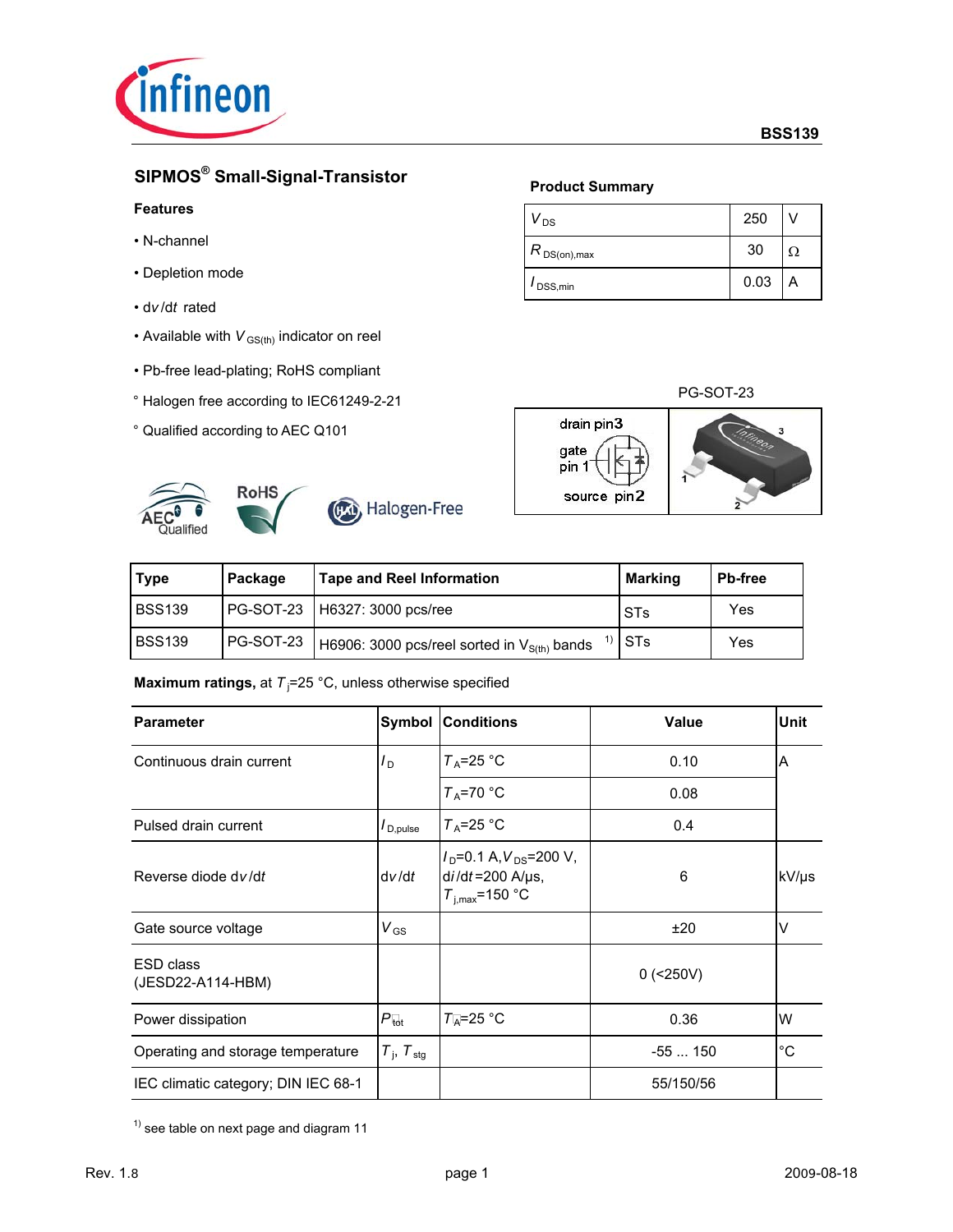

| <b>Parameter</b> | <b>Symbol Conditions</b> | <b>Values</b> |      | <b>Unit</b> |  |
|------------------|--------------------------|---------------|------|-------------|--|
|                  |                          | min.          | typ. | max.        |  |
|                  |                          |               |      |             |  |

### **Thermal characteristics**

| Thermal resistance,<br>iunction - ambient | $\nabla$ thJA | minimal footprint | $\overline{\phantom{0}}$ |  | 350 | <b>K/W</b> |
|-------------------------------------------|---------------|-------------------|--------------------------|--|-----|------------|
|-------------------------------------------|---------------|-------------------|--------------------------|--|-----|------------|

### **Electrical characteristics,** at  $T<sub>j</sub>$ =25 °C, unless otherwise specified

### **Static characteristics**

| Drain-source breakdown voltage   | $V_{\rm (BR)DSS}$ | $V_{\text{GS}}$ =-3 V, $I_{\text{D}}$ =250 µA                  | 250    |        |      | $\vee$    |
|----------------------------------|-------------------|----------------------------------------------------------------|--------|--------|------|-----------|
| Gate threshold voltage           | $V_{GS(th)}$      | $V_{DS}$ =3 V, $I_{D}$ =56 µA                                  | $-2.1$ | $-1.4$ | $-1$ |           |
| Drain-source cutoff current      | $I_{D(off)}$      | $V_{DS} = 250 V,$<br>$V_{GS}$ =-3 V, T <sub>i</sub> =25 °C     |        |        | 0.1  | μA        |
|                                  |                   | $V_{DS} = 250 V,$<br>$V_{GS}$ =-3 V, T <sub>i</sub> =125 °C    |        |        | 10   |           |
| Gate-source leakage current      | $I_{\rm GSS}$     | $V_{\rm GS}$ =20 V, $V_{\rm DS}$ =0 V                          |        |        | 10   | InA       |
| On-state drain current           | $I_{\rm DSS}$     | $V_{GS}$ =0 V, $V_{DS}$ =10 V                                  | 30     |        |      | <b>mA</b> |
| Drain-source on-state resistance | $R_{DS(on)}$      | $V_{\text{GS}} = 0 \text{ V}, I_{\text{D}} = 15 \text{ mA}$    |        | 12.5   | 30   | Ω         |
|                                  |                   | $V_{\rm GS}$ =10 V, $I_{\rm D}$ =0.1 mA                        |        | 7.8    | 14   |           |
| Transconductance                 | $g_{\,\rm fs}$    | $ V_{DS} $ >2 $ I_D R_{DS(on)max}$ ,<br>/ <sub>∩</sub> =0.08 A | 0.060  | 0.13   |      | S         |

# Threshold voltage  $V_{GS(th)}$  sorted in bands<sup>2)</sup>

| J | $V_{\text{GS(th)}}$ | $V_{DS}$ =3 V, $I_D$ =56 µA | $-1.2$  | - | -       |  |
|---|---------------------|-----------------------------|---------|---|---------|--|
| K |                     |                             | $-1.35$ |   | $-1.15$ |  |
|   |                     |                             | $-1.5$  |   | $-1.3$  |  |
| M |                     |                             | $-1.65$ |   | $-1.45$ |  |
| N |                     |                             | $-1.8$  |   | $-1.6$  |  |

 $2)$  Each reel contains transistors out of one band whose identifying letter is printed on the reel label. A specific band cannot be ordered separately.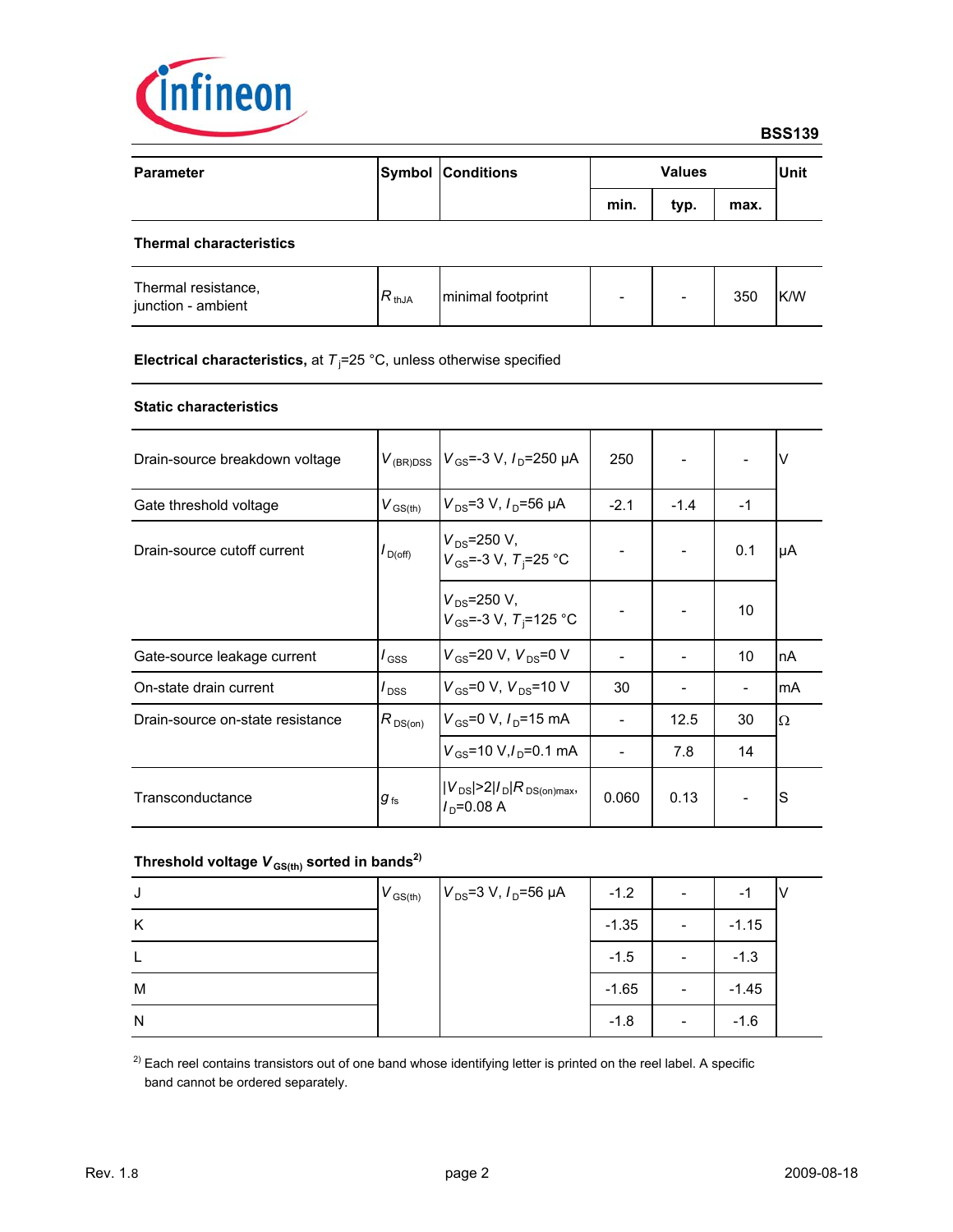

# **BSS139**

| <b>Parameter</b>                |                      | <b>Symbol Conditions</b>                           | <b>Values</b>            |                          |                | Unit |  |
|---------------------------------|----------------------|----------------------------------------------------|--------------------------|--------------------------|----------------|------|--|
|                                 |                      |                                                    | min.                     | typ.                     | max.           |      |  |
| <b>Dynamic characteristics</b>  |                      |                                                    |                          |                          |                |      |  |
| Input capacitance               | $C_{\text{iss}}$     |                                                    | L,                       | 60                       | 76             | pF   |  |
| Output capacitance              | $C_{\text{oss}}$     | $V_{GS}$ =-3 V, $V_{DS}$ =25 V,<br>$f = 1$ MHz     |                          | 6.7                      | 8.4            |      |  |
| Reverse transfer capacitance    | $C_{\text{rss}}$     |                                                    |                          | 2.6                      | 3.3            |      |  |
| Turn-on delay time              | $t_{\sf d(0n)}$      |                                                    |                          | 5.8                      | 8.7            | ns   |  |
| Rise time                       | $t_{\rm r}$          | $V_{DD} = 125 V,$<br>$V_{GS} = -35$ V,             |                          | 5.4                      | 8.1            |      |  |
| Turn-off delay time             | $t_{\rm d(Off)}$     | $I_{\text{D}}$ =0.04 A, R <sub>G</sub> =6 $\Omega$ |                          | 29                       | 43             |      |  |
| Fall time                       | $t_{\rm f}$          |                                                    | $\blacksquare$           | 182                      | 273            |      |  |
| Gate Charge Characteristics     |                      |                                                    |                          |                          |                |      |  |
| Gate to source charge           | $Q_{gs}$             |                                                    | $\overline{\phantom{a}}$ | 0.14                     | 0.21           | nC   |  |
| Gate to drain charge            | $Q_{gd}$             | $V_{DD} = 200 V,$<br>$ID=0.04 A,$                  |                          | 1.3                      | 2.0            |      |  |
| Gate charge total               | Q <sub>g</sub>       | $V_{GS}$ =-3 to 5 V                                |                          | 2.3                      | 3.5            |      |  |
| Gate plateau voltage            | $V_{\text{plateau}}$ |                                                    | $\overline{a}$           | $-0.28$                  | $\overline{a}$ | V    |  |
| <b>Reverse Diode</b>            |                      |                                                    |                          |                          |                |      |  |
| Diode continous forward current | $I_{\rm S}$          | $T_A = 25$ °C                                      | $\overline{a}$           | $\overline{\phantom{a}}$ | 0.10           | A    |  |
| Diode pulse current             | $I_{S, pulse}$       |                                                    | $\overline{a}$           |                          | 0.4            |      |  |
| Diode forward voltage           | $V_{SD}$             | $V_{GS}$ =-3 V, $I_F$ =0.1 A,<br>$T_i = 25$ °C     | $\overline{a}$           | 0.81                     | 1.2            | V    |  |
| Reverse recovery time           | $t_{\rm rr}$         | $V_R$ =50 V, $I_F$ =0.04 A,                        | $\overline{\phantom{a}}$ | 8.6                      | 12.9           | ns   |  |
| Reverse recovery charge         | $Q_{rr}$             | $di$ <sub>F</sub> /dt=100 A/µs                     |                          | 2.1                      | 3.1            | nC   |  |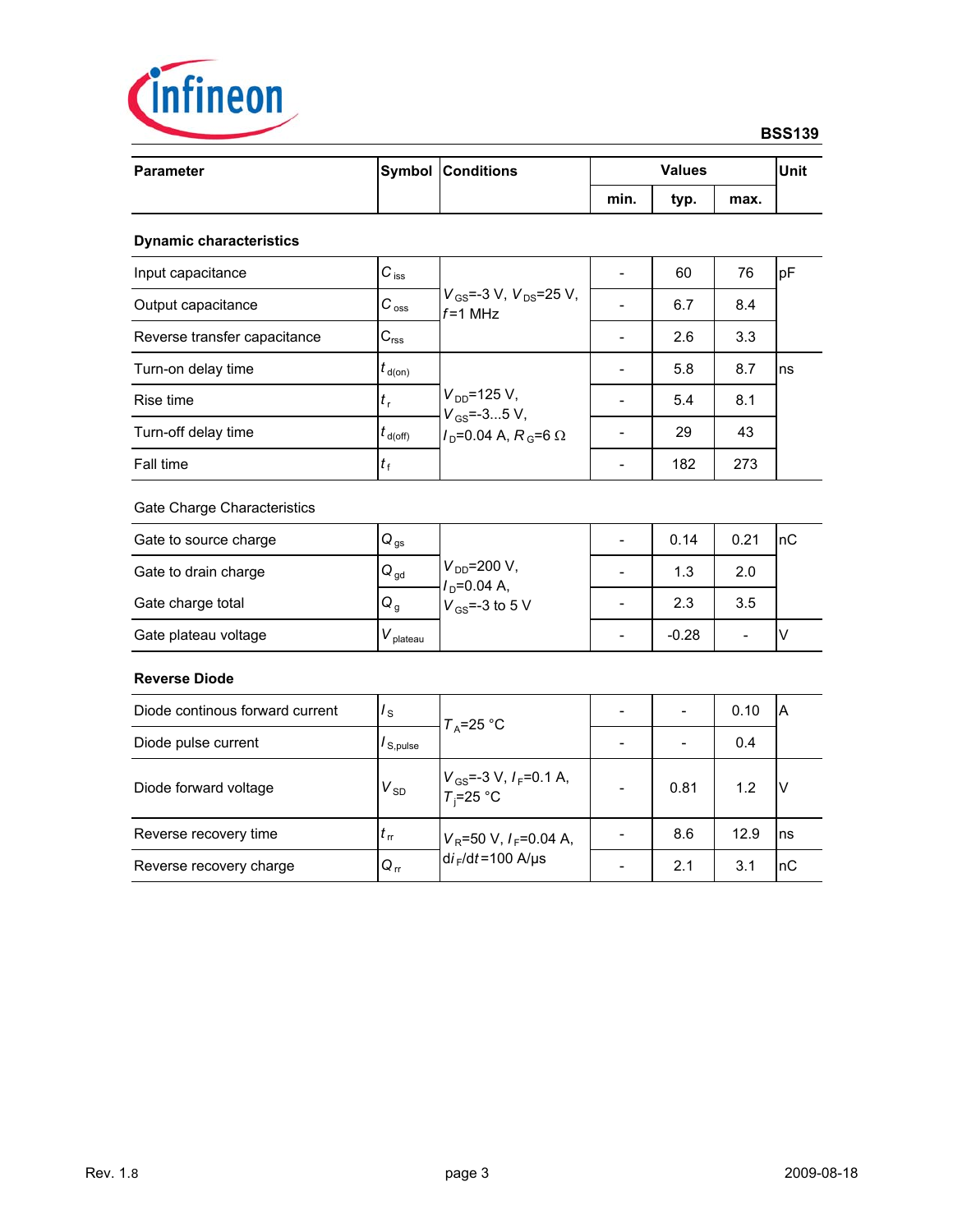

**1 Power dissipation 2 Drain current**



 $P_{\text{tot}}=f(T_A); V_{\text{GS}}\geq 10 \text{ V}$ 







# **3 Safe operating area 4 Max. transient thermal impedance**

parameter:  $t_p$  parameter:  $D = t_p/T$ 

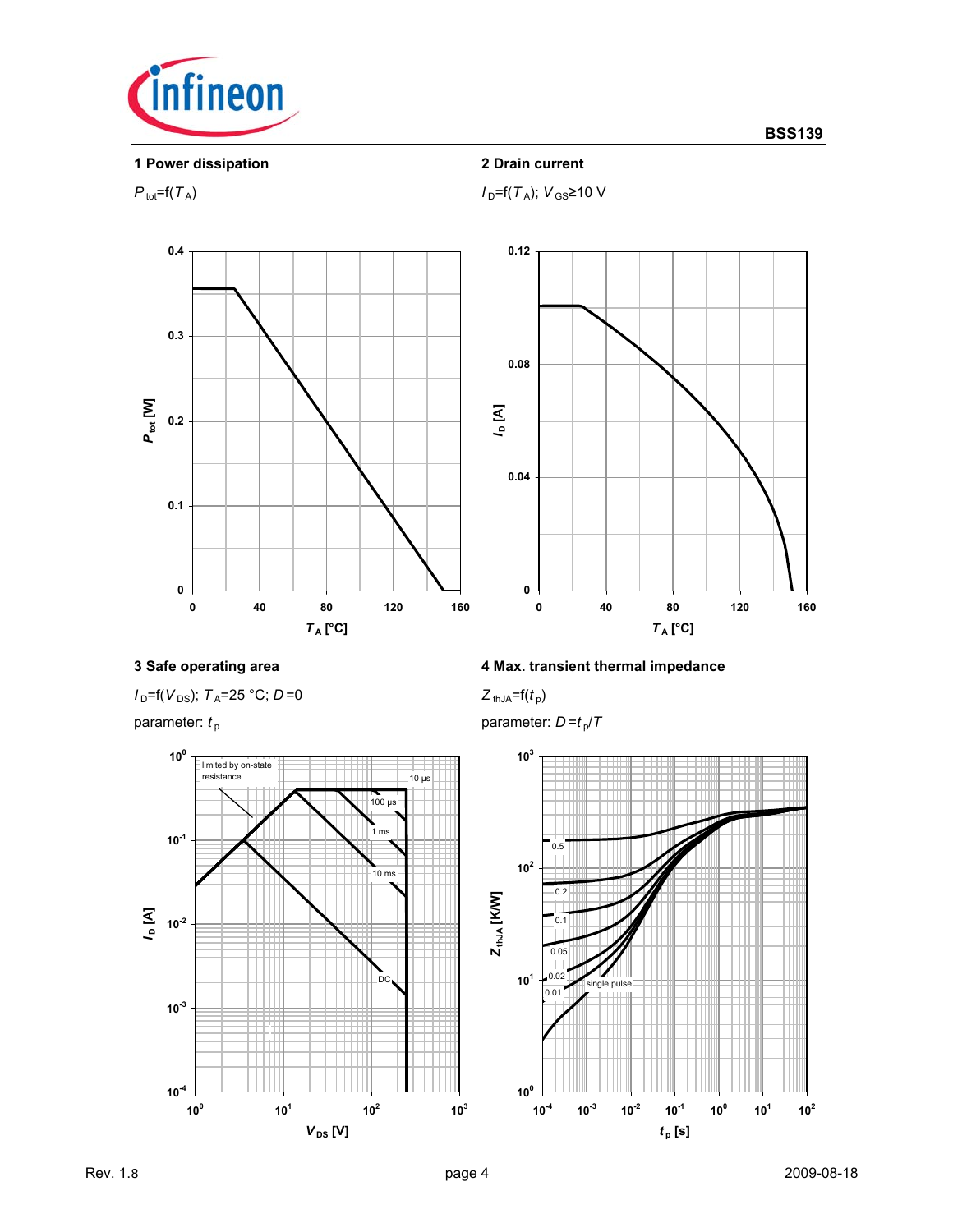

 $I_{D}$ =f( $V_{DS}$ );  $T_{j}$ =25 °C

parameter:  $V_{\text{GS}}$  parameter: *V*<sub>GS</sub>



# **5 Typ. output characteristics 6 Typ. drain-source on resistance**

 $R_{DS(on)} = f(I_D); T_j = 25 °C$ 



 $I_D$ =f( $V_{GS}$ );  $|V_{DS}|$ >2| $I_D$ | $R_{DS(on)max}$ 

# **7 Typ. transfer characteristics 8 Typ. forward transconductance**

 $g_{fs}$ =f( $I_D$ ); T<sub>i</sub>=25 °C



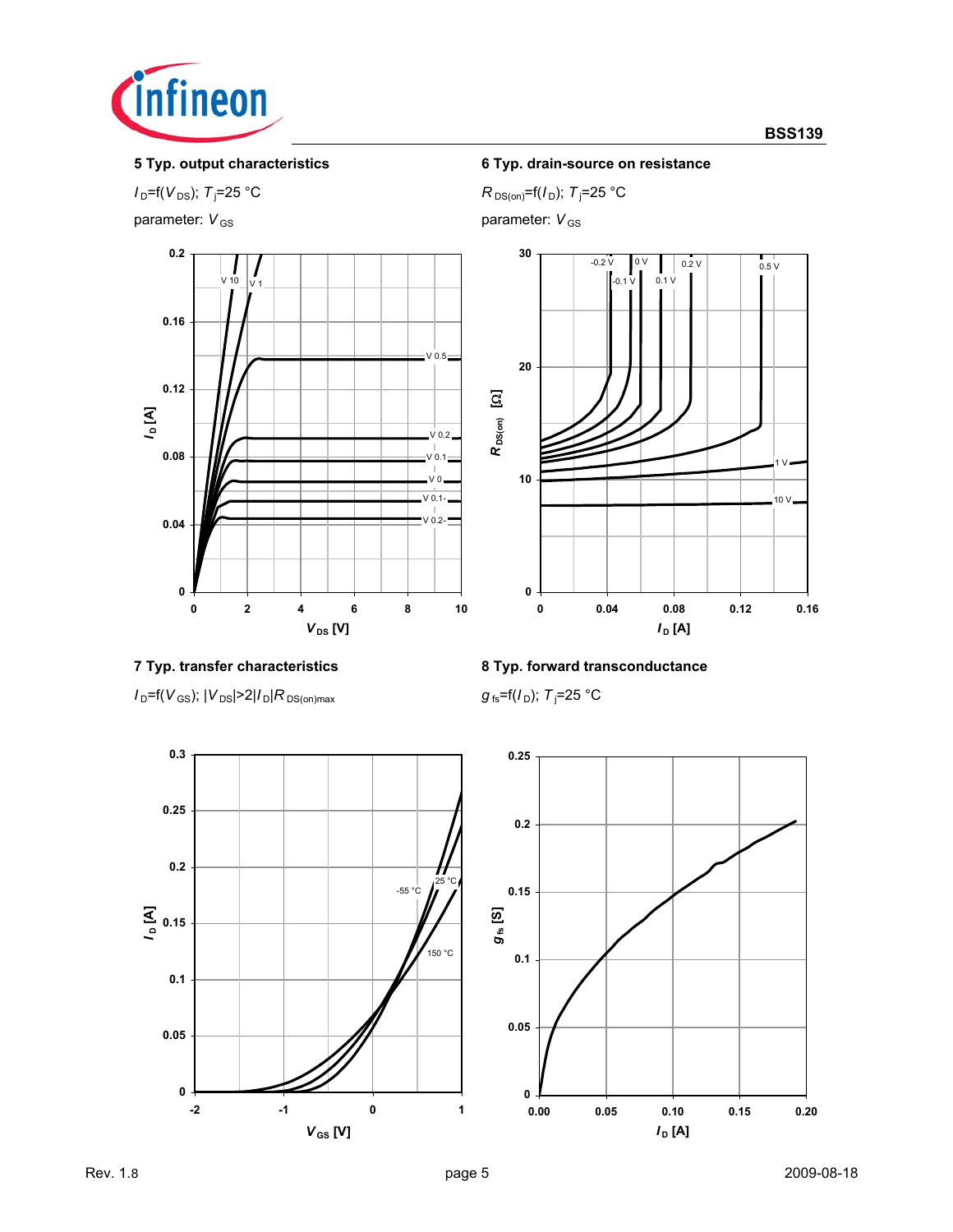

# **9 Drain-source on-state resistance 10 Typ. gate threshold voltage**

 $R$ <sub>DS(on)</sub>=f(*T*<sub>j</sub>); *I*<sub>D</sub>=0.015 A; *V*<sub>GS</sub>=0 V *V*<sub>GS(th)</sub>=f(*T*<sub>j</sub>

 $V_{\text{GS(th)}}$ =f(T<sub>j</sub>);  $V_{\text{DS}}$ =3 V;  $I_{\text{D}}$ =56 µA

parameter:  $I_D$ 





# %2 **-3 -2.5 -2 -60 -20 20 60 100 140 180**  $T_i$  [°C]

# **11 Threshold voltage bands 12 Typ. capacitances**

 $I_{D}$ =f( $V_{GS}$ );  $V_{DS}$ =3 V;  $T_{i}$ =25 °C

C=f( $V_{DS}$ );  $V_{GS}$ =-3 V; *f*=1 MHz

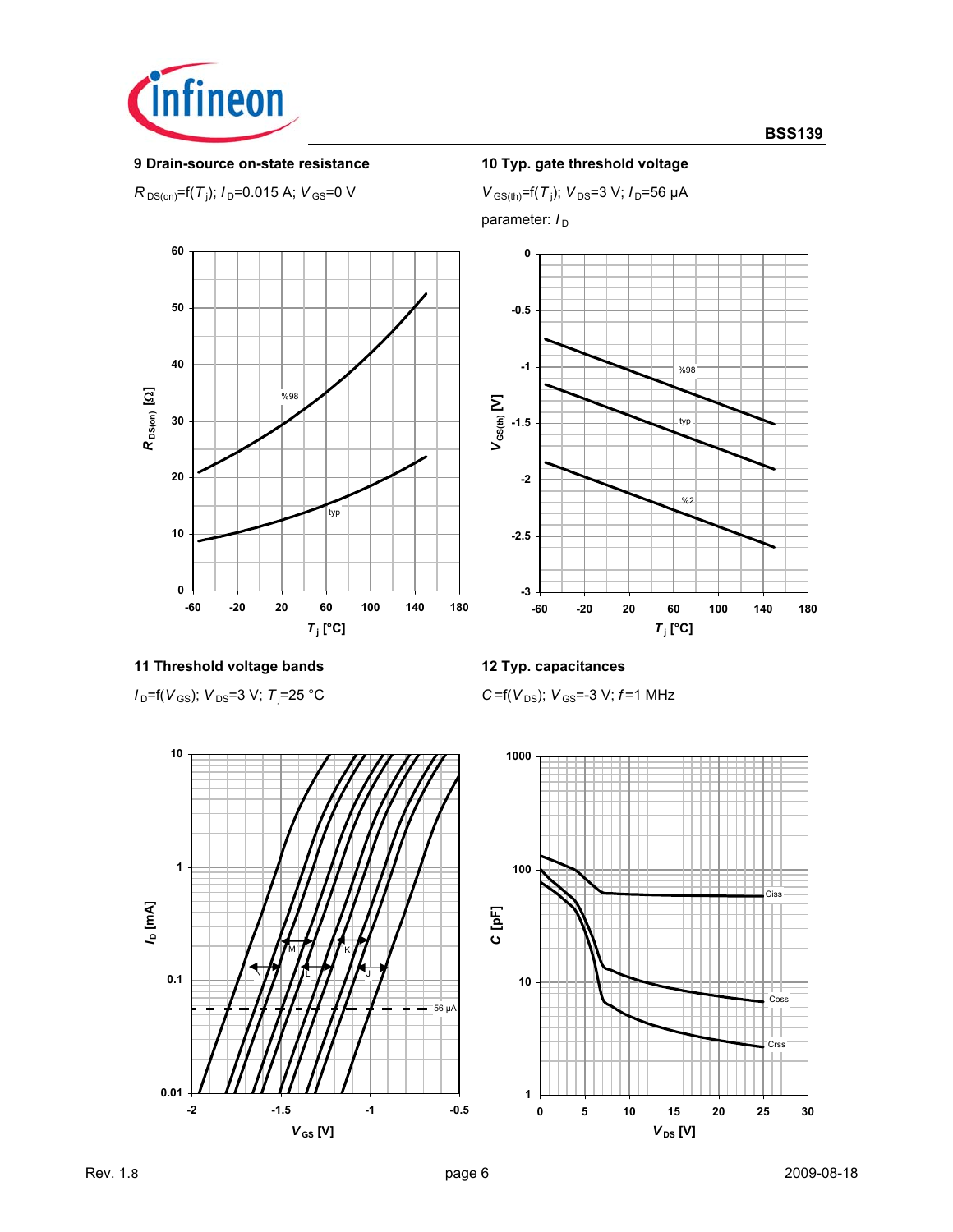

**13 Forward characteristics of reverse diode 15 Typ. gate charge**



 $V_{\text{GS}} = f(V_{\text{SD}})$  *V* GS =  $f(Q_{\text{gate}})$ ; *I*<sub>D</sub>=0.1 A pulsed

parameter:  $T_j$  parameter: *V*<sub>DD</sub>



# **16 Drain-source breakdown voltage**

*V*<sub>BR(DSS)</sub>=f(*T*<sub>j</sub>); *I*<sub>D</sub>=250 µA

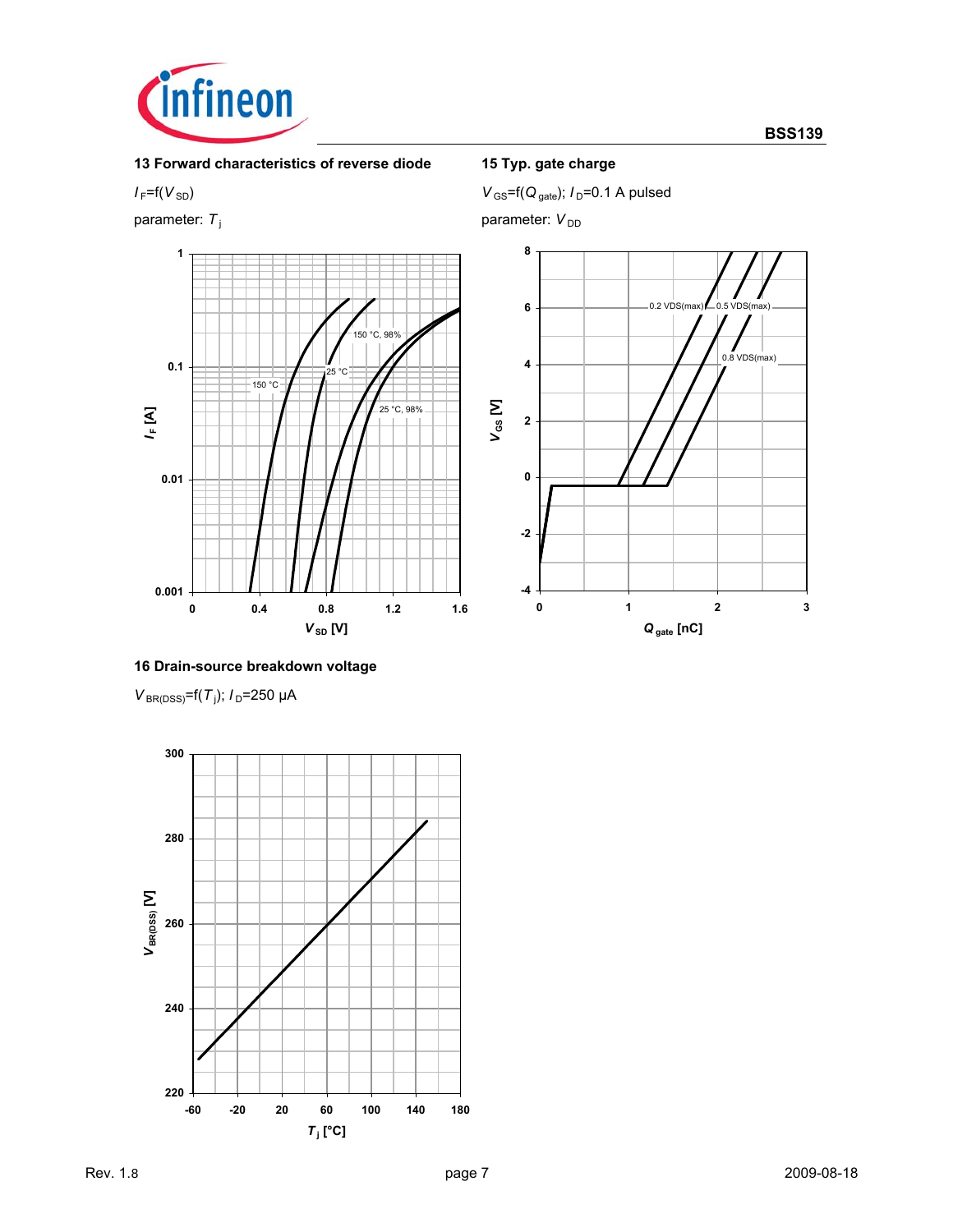



Footprint: Packaging:





### Dimensions in mm